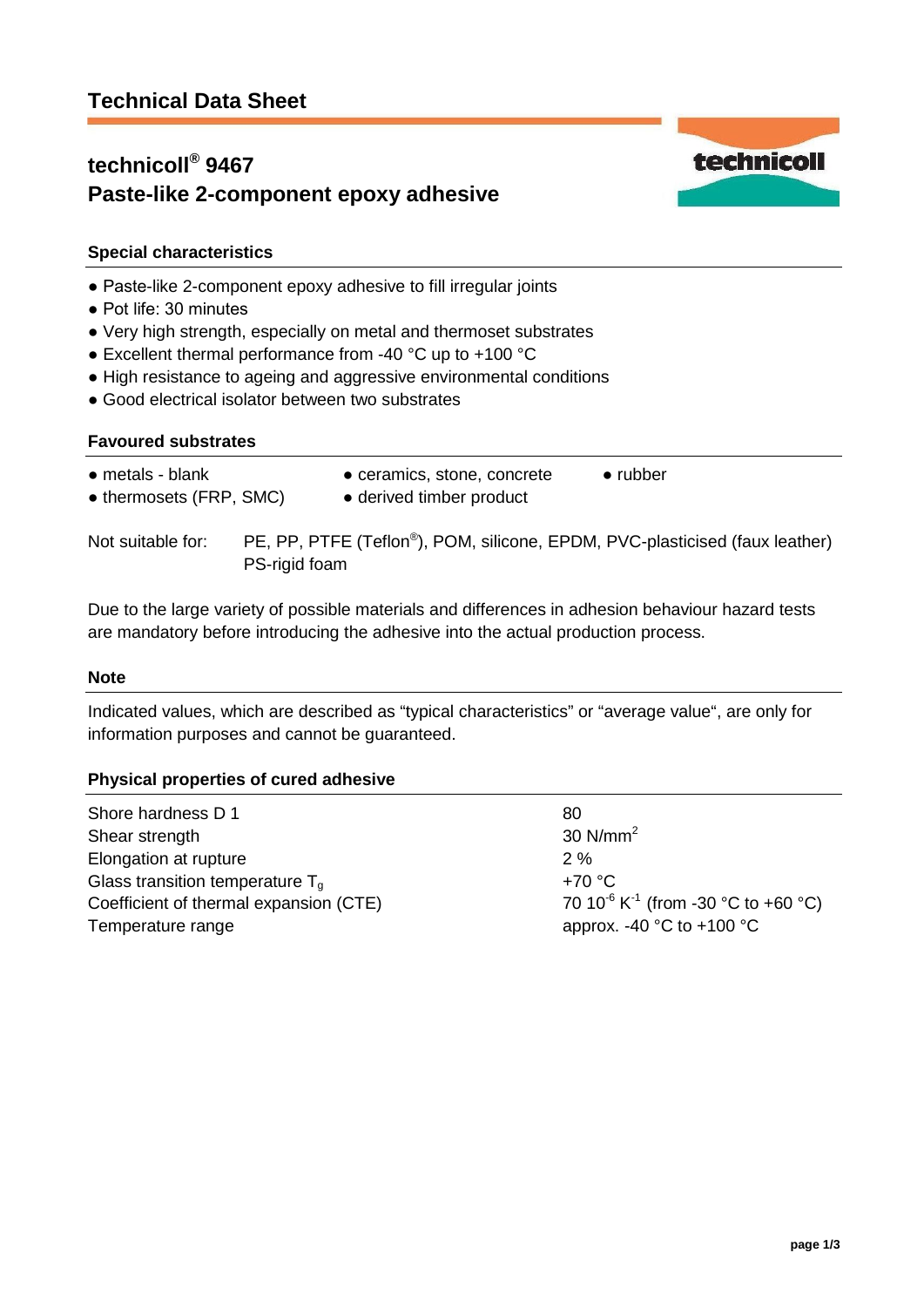## **Handling data and product data**

| Mixing ratio                       | technicoll <sup>®</sup> 9467 A                                     | technicoll <sup>®</sup> 9467 B | adhesive        |  |  |
|------------------------------------|--------------------------------------------------------------------|--------------------------------|-----------------|--|--|
| Volume                             | 100                                                                | 100                            |                 |  |  |
| Weight                             | 100                                                                | 90                             |                 |  |  |
| Density                            | 1.4 $g/cm3$                                                        | 1.2 $g/cm3$                    | 1.3 $g/cm3$     |  |  |
| Viscosity $(+25 °C)$               | approx. 390 Pas                                                    | approx. 460 Pas                | approx. 425 Pas |  |  |
| Colour                             | beige                                                              | amber                          | beige           |  |  |
| Pot life $(+25 °C)$<br>for $100 g$ | 30 minutes                                                         |                                |                 |  |  |
| Curing time $(+25 °C)$             | 1 N/mm <sup>2</sup> shear strength 5 hours                         |                                |                 |  |  |
|                                    | 10 N/mm <sup>2</sup> shear strength 21 hours                       |                                |                 |  |  |
| Processing temperature             | +15 °C to +30 °C                                                   |                                |                 |  |  |
| Consumption                        | 150 - 250 g/m <sup>2</sup>                                         |                                |                 |  |  |
| Way of application                 | one-sided                                                          |                                |                 |  |  |
| <b>Diluent</b>                     | not possible                                                       |                                |                 |  |  |
| Cleaning agent / material          | technicoll <sup>®</sup> 8363                                       |                                |                 |  |  |
|                                    | technicoll <sup>®</sup> 9901 (metal cleaning spray)                |                                |                 |  |  |
|                                    | technicoll <sup>®</sup> 9902 (plastics cleaning spray)             |                                |                 |  |  |
| Cleaning agent / tool              | technicoll <sup>®</sup> 8362, technicoll <sup>®</sup> 9901 (spray) |                                |                 |  |  |
| Cleaning                           | Cured adhesive can only be removed mechanically.                   |                                |                 |  |  |
| Maximum time of storage            | At least 1 year when stored in sealed original packaging in cool   |                                |                 |  |  |
|                                    | and dry places.                                                    |                                |                 |  |  |
| Preferred storage temperature      | +10 $^{\circ}$ C to +25 $^{\circ}$ C                               |                                |                 |  |  |
| Behaviour at low temperature       | Not susceptible to frost. Densification at low temperature. Once   |                                |                 |  |  |
|                                    | adjusted to processing temperature: fully employable.              |                                |                 |  |  |
|                                    |                                                                    |                                |                 |  |  |

## **Surface preparation**

Joint surfaces must be dry and clean, especially free of oil, grease or release agents. In many cases surface roughening prior to bonding improves strength of a bonded joint.

## **Adhesion**

Position cartridge into the bracket of an adequate dispensing gun, lock it and remove cap. Expel a small amount of the adhesive to make sure that both components flow freely. Attach mixing nozzle and lock it. Apply adhesive in a thin bead, drop or film on the surfaces to be bonded. The joint components should be assembled and clamped within the pot time. The final bonding strength is achieved after approx. 7 days!